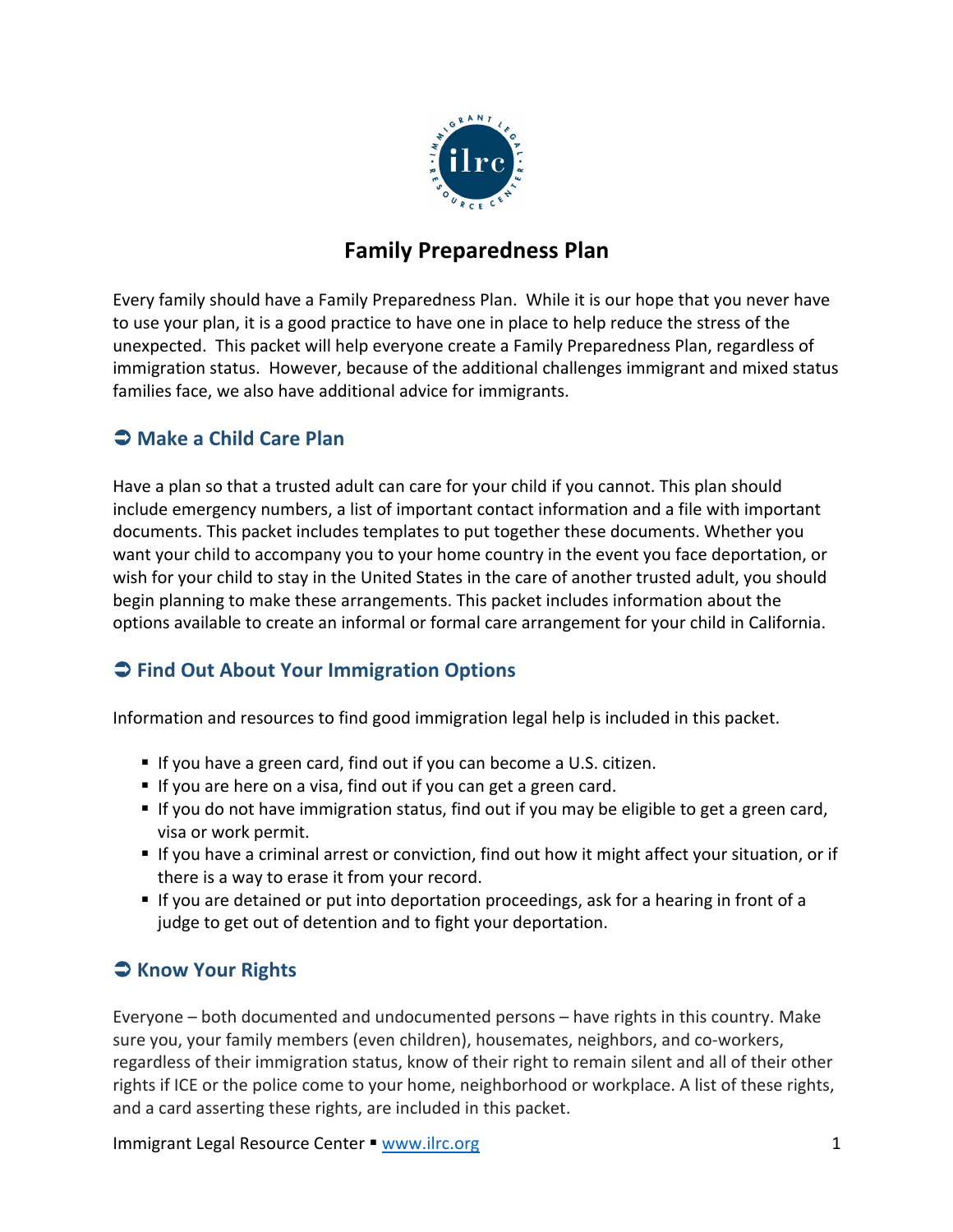# **Child Care Plan**

### Ü **Talk to Your Children About Your Plan**

Without worrying them, assure your children that they will be taken care of if for some reason you are unable to care for them, even for a short period of time. Let them know who will care for them until you can.

## Ü **Decide Who Can Care for Your Children if You Are Unable To**

Ideally, the person you designate to care for your children is a U.S. citizen or someone with immigration status who does not also face the threat of detention or deportation. Make sure that person knows they will be listed as an emergency contact and knows how to access all of your important documents and information. Memorize that person's phone numbers and have your children memorize them too.

Make sure your children know who can pick them from up school, who cannot pick them up from school, and who will care for them.

Your child's school may only release your child to adults you designate. Therefore, make sure to regularly update all school, afterschool, day care, summer camp, and other programs' emergency contact sheets and release forms to include the names of those who can and cannot pick up your children. If you have a restraining order against anyone, make sure to give a copy of it to the school.

Make sure the people who can pick up and care for your children are up to date on your child's location and school. Provide them with all of the **Important Children's Information** contained in the sample form in this packet.

## $\supset$  **Write Down Instructions if Your Child Has Any Medical Conditions and /or Takes Any Medications**

Make sure to write down any medical conditions or allergies your child has, any medications that your child takes, as well as doctor and health insurance information. Keep a copy of this information in your important documents file. Give a copy to your child's school and the adult you designate to care for your children. Let your child know where to find this information if you are not around.

### $\supset$  **Decide What Kind of a Child Care Plan You Want to Put in Place**

If you plan for your children to remain in the United States with another caretaker if you are detained or deported, decide whether to prepare a formal or informal child care plan.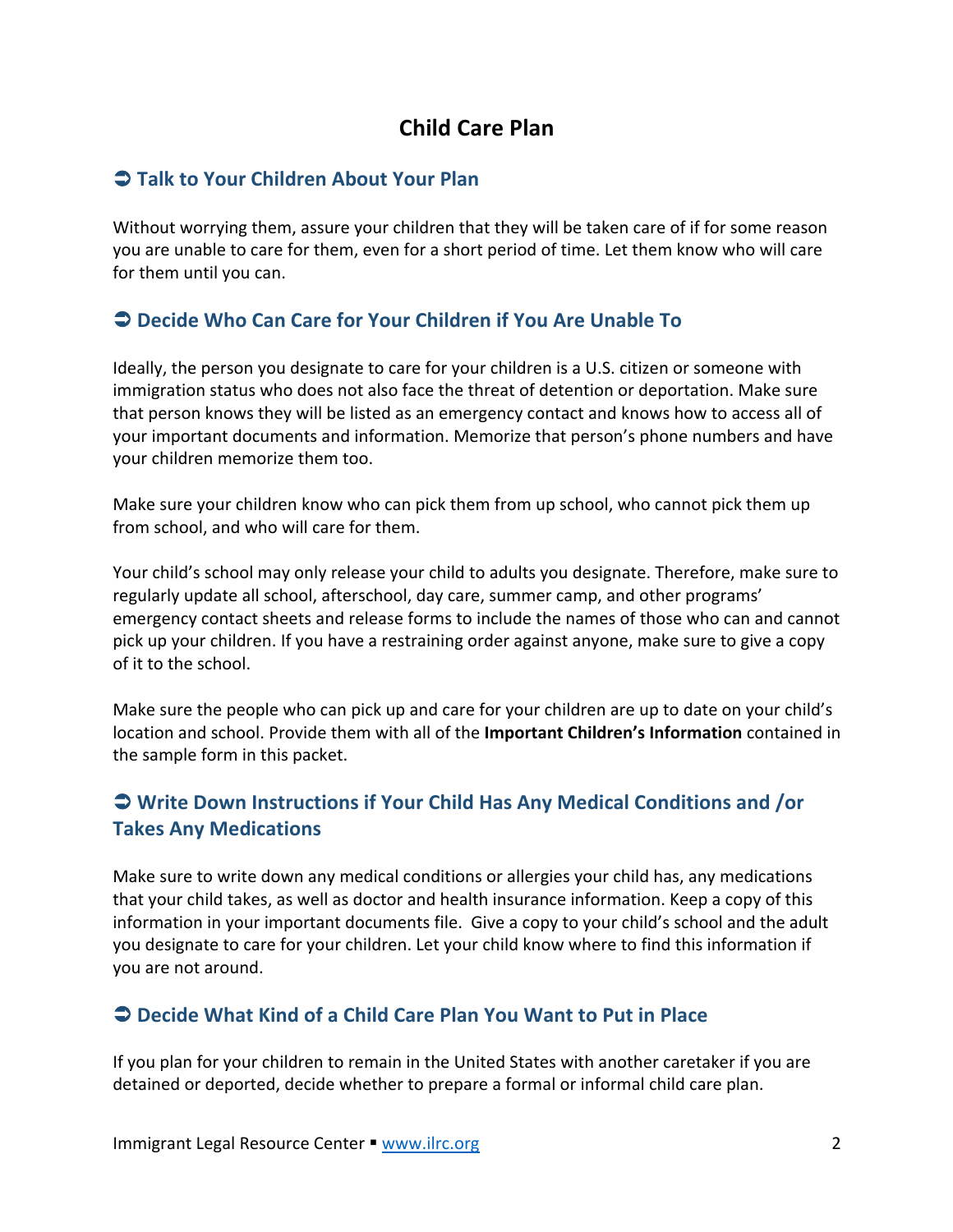There are various ways to plan for another adult to care for your child if you are unable to do so.

**Verbal Agreement.** The most informal arrangement is to let another adult know of your wishes for your child and to **verbally agree with that adult that they will carry out your wishes and care for your child** if you cannot. The benefit of this is that it is informal and easy – you need not complete any forms or legal documents, and such an agreement will not affect your parental rights. The downside of this informal arrangement is that the other adult who you choose to care for your child will not have legal authority to make medical or school-related decisions on behalf of your child, which would be problematic if you were deported and unable to care for your child for an extended period of time.

**Caregiver's Authorization Affidavit ("CAA").** The next option in California is to not only get another adult's verbal agreement to care for your child in the event you are unable, but to have that adult complete a **Caregiver's Authorization Affidavit ("CAA")** that will allow them to make certain school and medical decisions on behalf of your child. The benefits of this approach include: the CAA can be given to your child's school or health care provider so that the person you choose as the caregiver can make certain decisions for the child, and it does not affect your parental rights (you still have custody and control of your child). More information about the CAA and a form you can use are included at the end of this packet. *Please note: the Caregiver's* Authorization Affidavit is for use in California only.

**Guardianship.** The most formal arrangement you can make for your child if you are not available to care for them is to **have a court appoint a guardian for your child**. The benefit of a guardianship is that once someone has been appointed as a guardian by a California Probate Court, that person has full legal and physical custody of your child, meaning they "step into the shoes" of the parent and can make decisions on behalf of your child. (When a guardian is appointed, this does not terminate parental rights, it just suspends them while the guardianship is in place.) However, the drawback of a guardianship is that because it is a formal arrangement put in place by the Probate Court, if you want to terminate the guardianship and get your parental rights back, you must file a petition in the Probate Court requesting the court to do so, and it will be up to the judge to decide whether to the terminate the guardianship.

Keep in mind that you cannot grant another person guardianship of your child informally or through a power of attorney – only a state court can do that. However, you can prepare a Form GC-211 to nominate a specific person to be the guardian of your child. The court will then consider the Form GC-211 if/when a guardianship petition is filed. You can also make the nomination conditional upon your detention and/or deportation by completing an attachment to the form GC-211 that specifies when the nomination will be effective. For a sample GC-211 and attachment, and additional information about guardianships, see Bet Tzedek Legal Service's "How to Prepare for a Family Emergency Under the Trump Administration." Nominating someone else to have legal custody of your child is a serious decision; you should talk to an **attorney before taking this step.**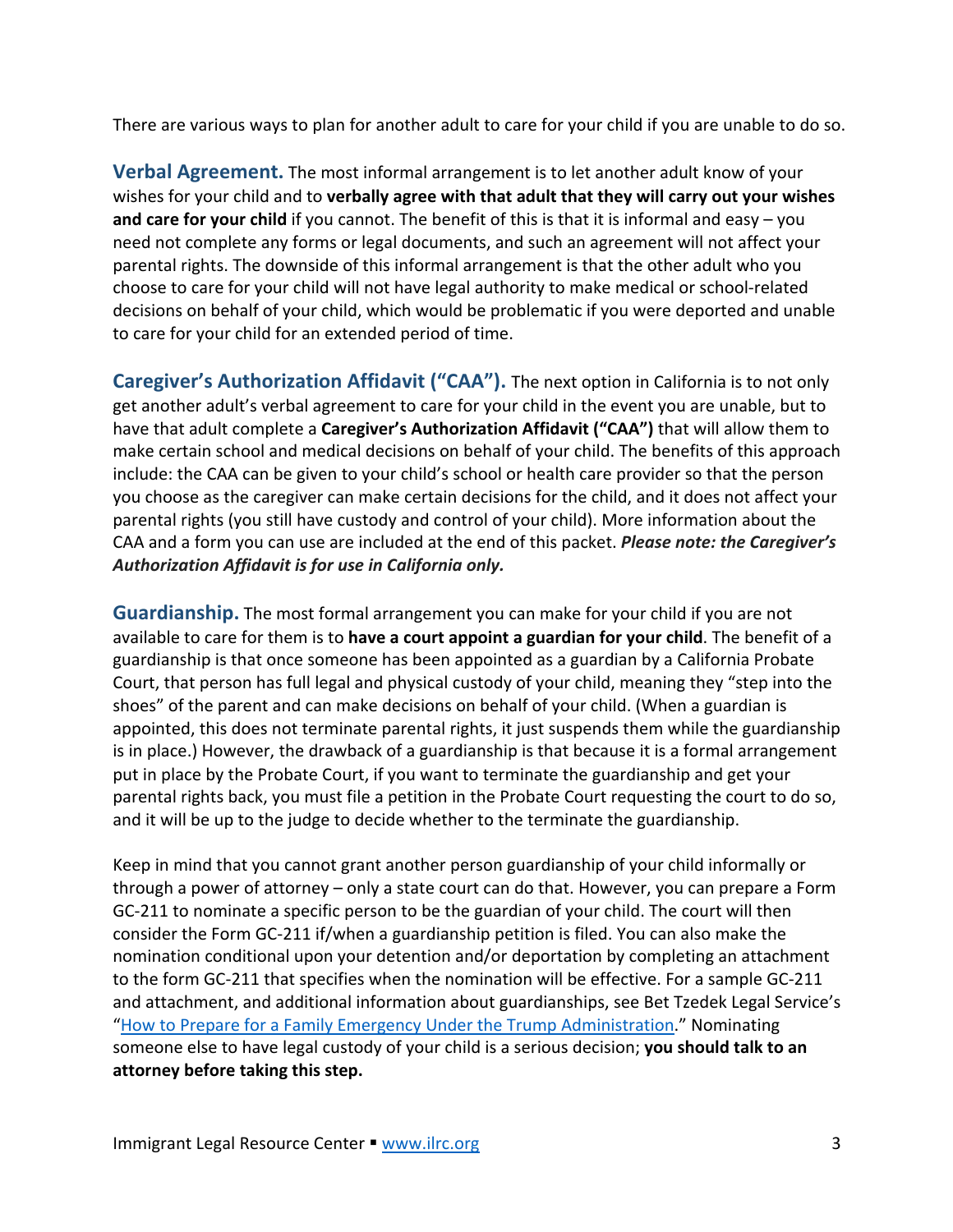**A** Note on Power of Attorney. A power of attorney is a written document that you can sign to grant another person the authority to act on your behalf in specified ways. For example, a power of attorney may be used to designate another person to handle your finances, make business decisions, use your money to pay your rent or mortgage, use your money to provide for your child, and similar actions. In California, we do not recommend that a power of **attorney be used as a way to designate another person to care for your child.** While a power of attorney may be a good option in other states, in California, it cannot be used to transfer custody of your children to another person (only a state court can do that). It may be possible to use a power of attorney to grant someone else the authority to make medical and educational decisions on behalf of your child, but in California completing the Caregiver's Authorization Affidavit is a simpler and less costly way to do the same thing. If however you wish to give someone else the authority to access and use your finances in order to care for your child (a very serious decision that you should discuss with an attorney), you may wish to use a power of attorney.

#### **Want to Do Even More?**

You can also **register your child's birth** with your country's government (for example, with your country's consulate) if your child was born in the United States. This may grant your child benefits, including citizenship in your home country in some cases.

### $\supset$  Make Sure Your Children All Have Passports

If your child was born in the United States, visit www.travel.state.gov for more information on obtaining a U.S. passport.

If your child was born in your home country, check with your embassy or consulate for more information on obtaining a passport.

### **⊃ Inform Your Family and Emergency Contacts About How to Find You if You Are Detained by ICE**

Family members can use the ICE detainee locator: https://locator.ice.gov/odls/homePage.do. Be sure your family and emergency contacts have a copy of your A-Number (your alien registration number found on your immigration documents from ICE) if you have one.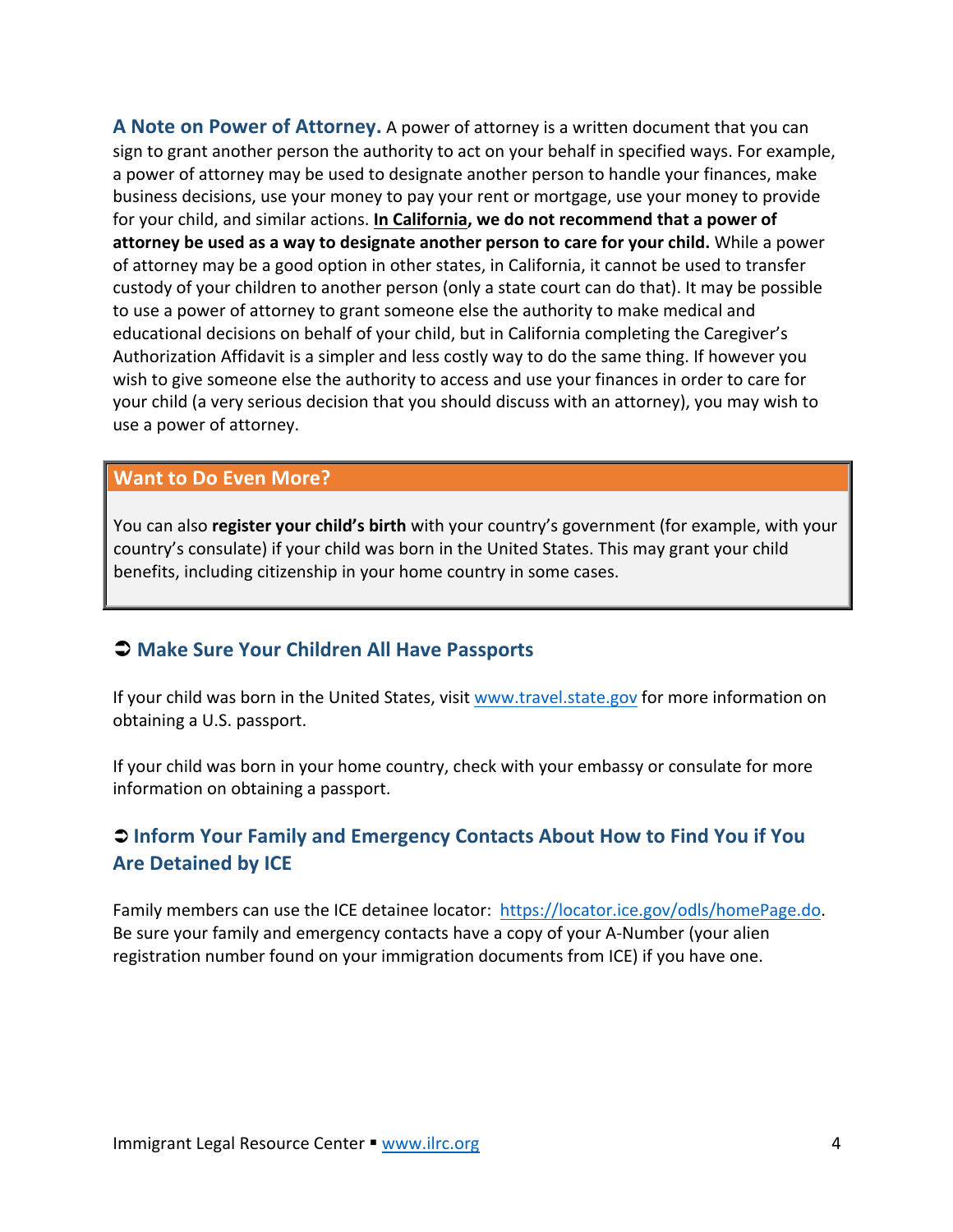# **Important Children's Information**

*Keep* this information so those you designate to care for your children in your absence have all *of the information they need.* 

| <b>Child's Name</b>                       |  |
|-------------------------------------------|--|
| Date of Birth                             |  |
| Child's Cell Phone Number (if applicable) |  |
| School                                    |  |
| <b>School Address</b>                     |  |
| <b>School Phone Number</b>                |  |
| Teacher's Name                            |  |
| <b>Classroom Number</b>                   |  |
| Afterschool Program                       |  |
| Afterschool Program Phone Number          |  |
| Other Camp/Sports/Program                 |  |
| Other Camp/Sports/Program Phone Number    |  |
| Allergies                                 |  |
| <b>Medical conditions</b>                 |  |
| <b>Medications</b>                        |  |
| Doctor's Phone Number                     |  |
| Doctor's Address                          |  |
| <b>Health Insurance</b>                   |  |

# **Emergency Numbers and Important Contact Information**

*Keep* this information in one place so that you and your family can access it easily.

| <b>Emergency Numbers</b>   |     |
|----------------------------|-----|
| <b>Immediate Emergency</b> | 911 |
| <b>Police Department</b>   |     |
| <b>Fire Department</b>     |     |
| Poison Control             |     |
| <b>Family Contacts</b>     |     |
| Mother/Parent/Guardian     |     |
| Home Phone                 |     |
| <b>Cell Phone</b>          |     |
| <b>Work Address</b>        |     |
| <b>Work Phone</b>          |     |
| Father/Parent/Guardian     |     |
| Home Phone                 |     |
| <b>Cell Phone</b>          |     |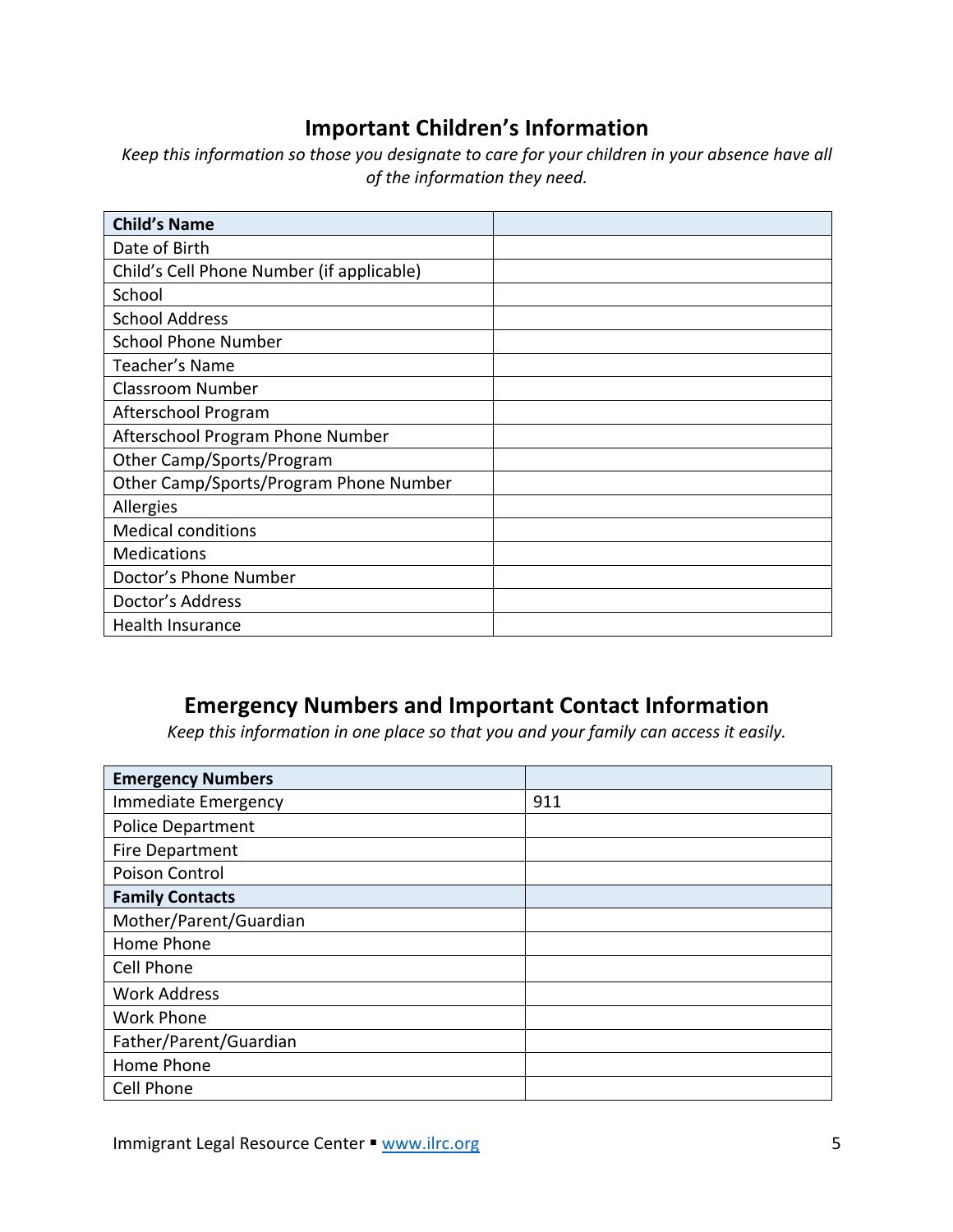| <b>Work Address</b>                              |  |
|--------------------------------------------------|--|
| <b>Work Phone</b>                                |  |
| Other Emergency Contact and Relationship         |  |
| <b>Cell Phone</b>                                |  |
| Other Emergency Contact and Relationship         |  |
| Cell Phone                                       |  |
| <b>Other Emergency Contacts and Relationship</b> |  |
| <b>Cell Phone</b>                                |  |

| <b>Miscellaneous Contacts</b>                           |  |
|---------------------------------------------------------|--|
| Doctor                                                  |  |
| <b>Phone Number</b>                                     |  |
| <b>Health Insurance Company</b>                         |  |
| <b>Policy Number</b>                                    |  |
|                                                         |  |
| Pediatrician                                            |  |
| <b>Phone Number</b>                                     |  |
| Health Insurance Company                                |  |
| <b>Policy Number</b>                                    |  |
|                                                         |  |
| Dentist                                                 |  |
| <b>Phone Number</b>                                     |  |
| <b>Dental Insurance Company</b>                         |  |
| <b>Policy Number</b>                                    |  |
|                                                         |  |
| Car Make/Model                                          |  |
| License Plate Number                                    |  |
| Car Insurance Company                                   |  |
| <b>Insurance Policy Number</b>                          |  |
| <b>Phone Number</b>                                     |  |
|                                                         |  |
| Consulate                                               |  |
| <b>Address</b>                                          |  |
| <b>Phone Number</b>                                     |  |
|                                                         |  |
| Attorney/Nonprofit Legal Services Provider              |  |
| <b>Address</b>                                          |  |
| <b>Phone Number</b>                                     |  |
|                                                         |  |
| Church/Temple/Mosque/Place of Worship<br><b>Address</b> |  |
|                                                         |  |
| <b>Phone Number</b>                                     |  |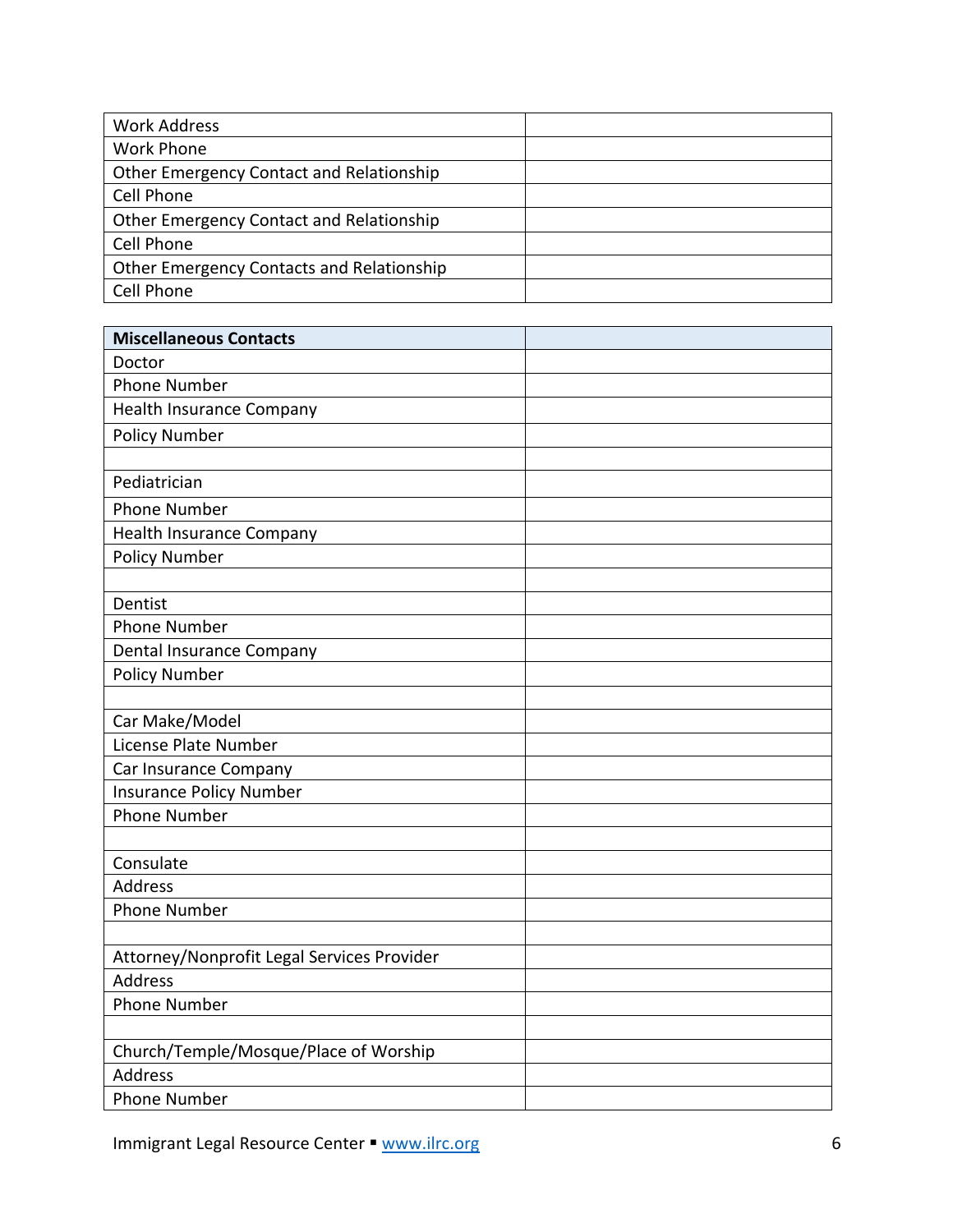## **File of Important Documents**

*Keep* a file of all of these documents or a copy of these documents in a safe place. Tell your *children, family members and emergency caregiver where to find this file in an emergency.* 

- $\square$  Passports
- $\square$  Birth Certificates
- $\Box$  Marriage License (if applicable)
- $\square$  Caregiver's Authorization Affidavit
- $\Box$  Any Restraining Orders you may have against anyone (if applicable)
- $\Box$  A-Number and any immigration documents (work permit, green card, visa, etc.)

 $\Box$  Documents demonstrating your residence in the United States and amount of time you have been physically present in the United States

- $\square$  Driver's License and/or Other Identification Cards
- $\square$  Social Security Card or ITIN number
- $\Box$  Registry of birth (for U.S. born children registered in parent's home country)(if applicable)
- $\square$  Important Children's Information
- $\square$  Emergency Numbers and Important Contact Information

 $\Box$  Children(s)' Medical Information, including health insurance, medication list, and doctor's contact information 

 $\Box$  Any other documents you would want to be able to quickly find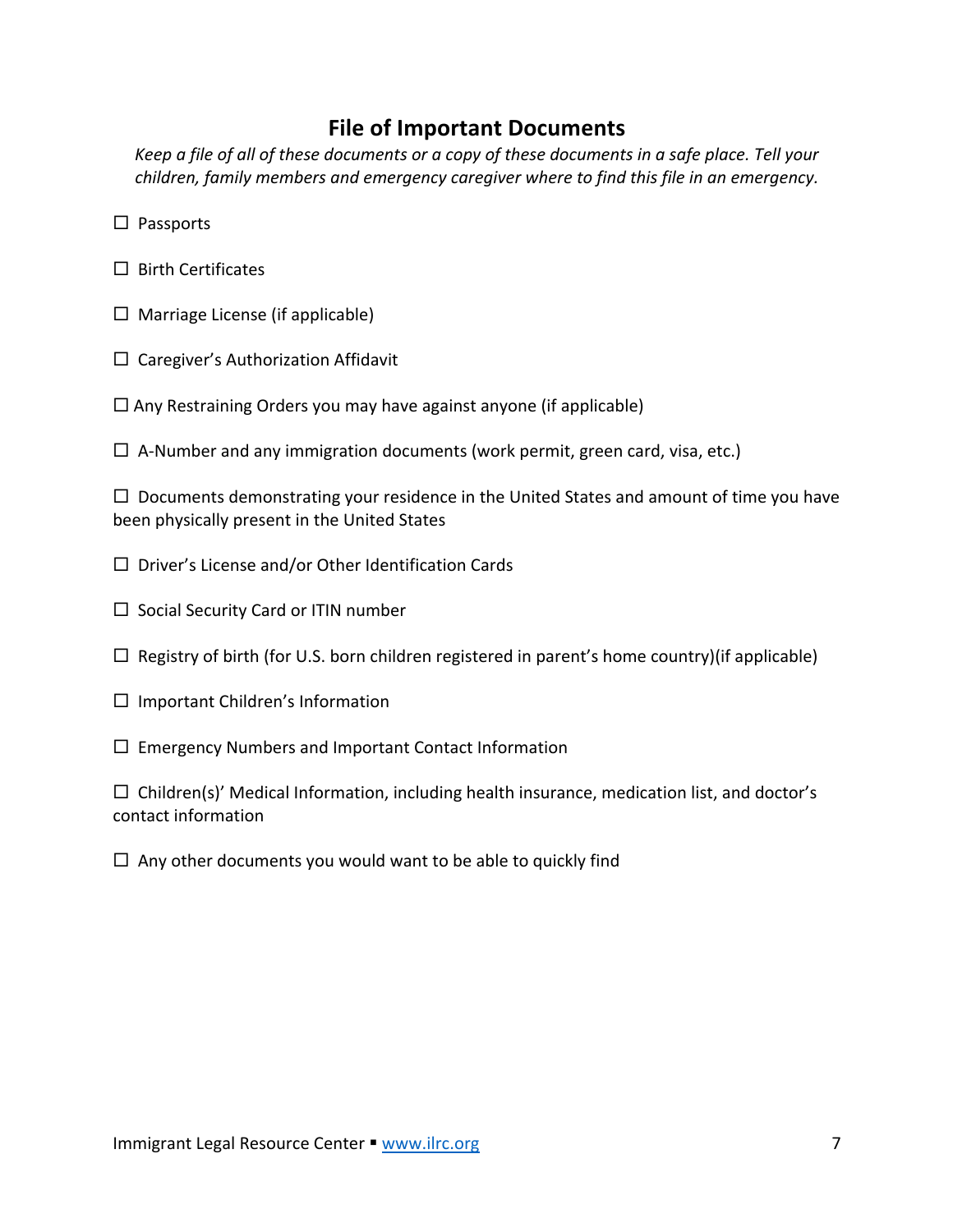# **Find Out About Your Immigration Options**

Find a local, nonprofit legal services organization that can help you find out if there is an immigration option for you to get a green card, work permit or visa, or protect you from deportation. Also, keep a list of these local organizations in case you ever have a problem with ICE. These organizations have attorneys who may be able to help you.

### **Warning! Protect Yourself from Fraud!**

Only a licensed attorney or accredited representative is authorized and qualified to assist you with your immigration case. Do not hire anyone who:

- Refuses to give you a written contract;
- Charges you for blank immigration forms;
- Promises you a good result because of their special contacts at Immigration;
- Pretends to be a qualified lawyer or bonded immigration consultant;
- Asks you to lie on a form or sign a blank document; or
- Charges you to "get on a waiting list" or "put your application in line." There is no list. There is no line.

If you suspect fraud, report it to your consulate or the police, or contact the Federal Trade Commission to file a complaint in English or Spanish at 877-FTC-HELP (877-382-4357). Visit Stop Notario Fraud for more information and resources: http://www.stopnotariofraud.org/

Do what you can now to protect you and your family in the United States.

- If you have a green card, find out if you can become a U.S. citizen.
- If you are here on a visa, find out if you can get a green card.
- If you do not have immigration status, find out if you may be eligible to get a visa or work permit. Also, review what to do if approached and questioned by ICE.
- If you have a criminal arrest or conviction, find out how it might affect your situation, or if there is a way to erase it from your record.
- If you are detained or put into deportation proceedings, ask for a hearing in front of a judge to get out of detention and to fight your deportation.

#### **Find a Legal Services Provider**

The Immigration Advocates Network National Immigration Legal Services Directory lists nonprofit organizations that provide free or low-cost immigration legal services. You can use it to find an immigration service provider near you for a consultation. https://www.immigrationadvocates.org/nonprofit/legaldirectory/

#### Find an Info Session or Immigration Workshop Near You

Ready California is a collaboration of California nonprofits organizations across the state. You can use the Ready California website to find local organizations as well as an events calendar that lists free immigration events throughout the state. These events may be DACA renewal workshops, Know Your Rights presentations, or Post-Election forums. http://ready-california.org/events-calendar/#1

Immigrant Legal Resource Center § www.ilrc.org 8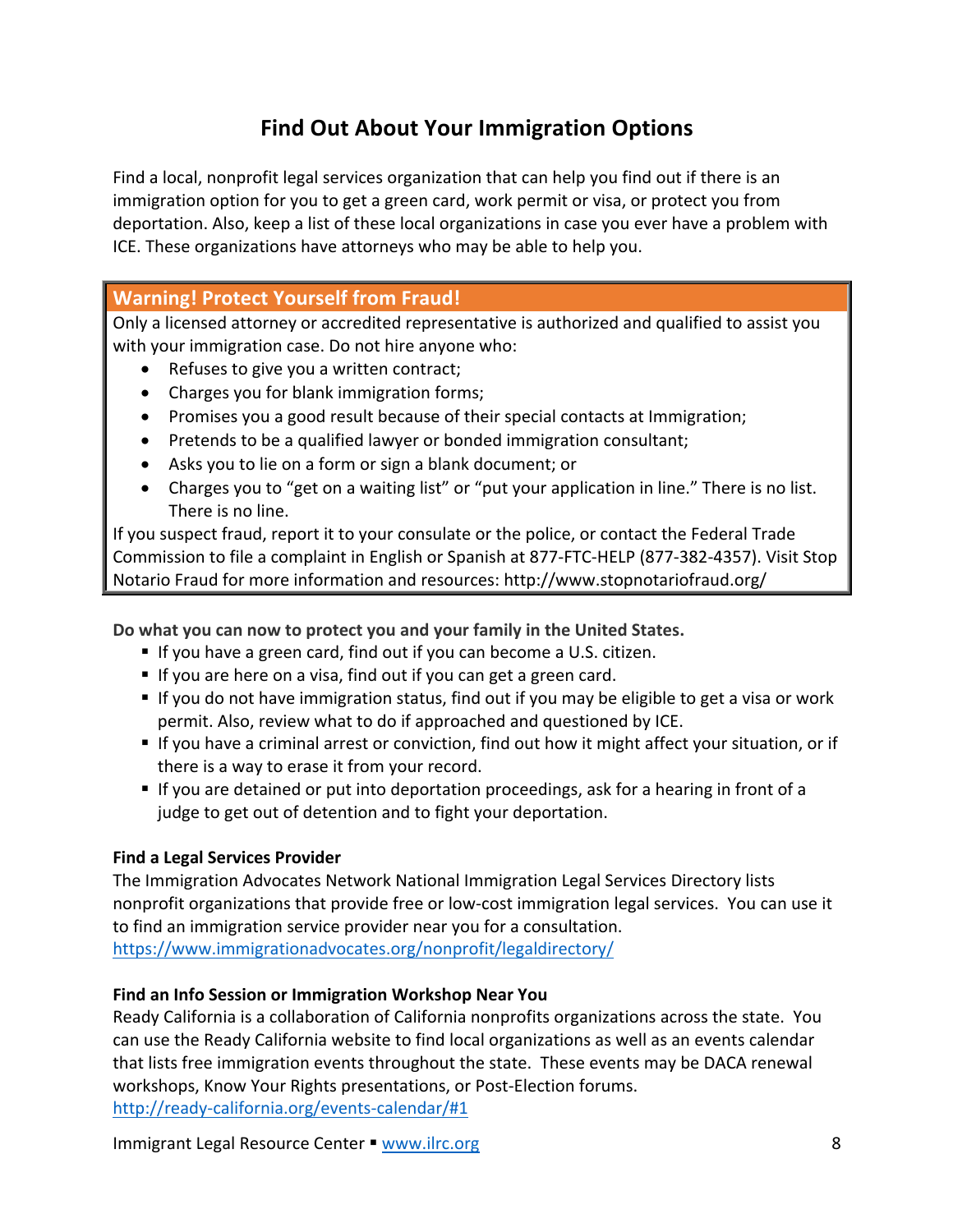## **Know Your Rights**

## **Remain calm and do not try to run away. If you do, ICE or the police may use that against you.**

*Everyone* – both documented and undocumented persons – has rights in this *country*. Talk to everyone in your family (including children) and household to make sure they all know what to do if approached by immigration officials (ICE) or if immigration officials (ICE) come to your house.

### $\bigcirc$  **ICE** at Your Door

Do not open the door for ICE or any police officer without a signed warrant. You do not need to open the door unless an ICE agent can show you a warrant *signed by a judge with your specific and correct name and address on it.* If ICE knocks on your door, ask them to slide the search warrant under the door or show it through a window. Make sure the warrant is signed by a judge and has your address on it. If ICE or the police do not have this, then you do not have to open the door. Once you open the door, you lose certain rights.

**Keep a Know Your Rights red card on you and by your door at all times.** You can slide it under the door to ICE, show it to ICE, or read the English side of the card to ICE – it explains your rights and that you do not have to open the door. Have your children and other family members practice showing it or sliding it under the door.



# $\bigcirc$  Talking to ICE

You do not have to talk to ICE or answer their questions. You have the right to remain **silent and can refuse to answer ICE's questions.** Say that you want to remain silent until you speak with a lawyer. Do not answer any questions, especially about your birth place, immigration status or how you entered the United States. Do not give ICE any personal information about yourself or anyone in your family. Have your children and others in your family and household practice saying "No" to ICE.

Immigrant Legal Resource Center  $\blacksquare$  www.ilrc.org 9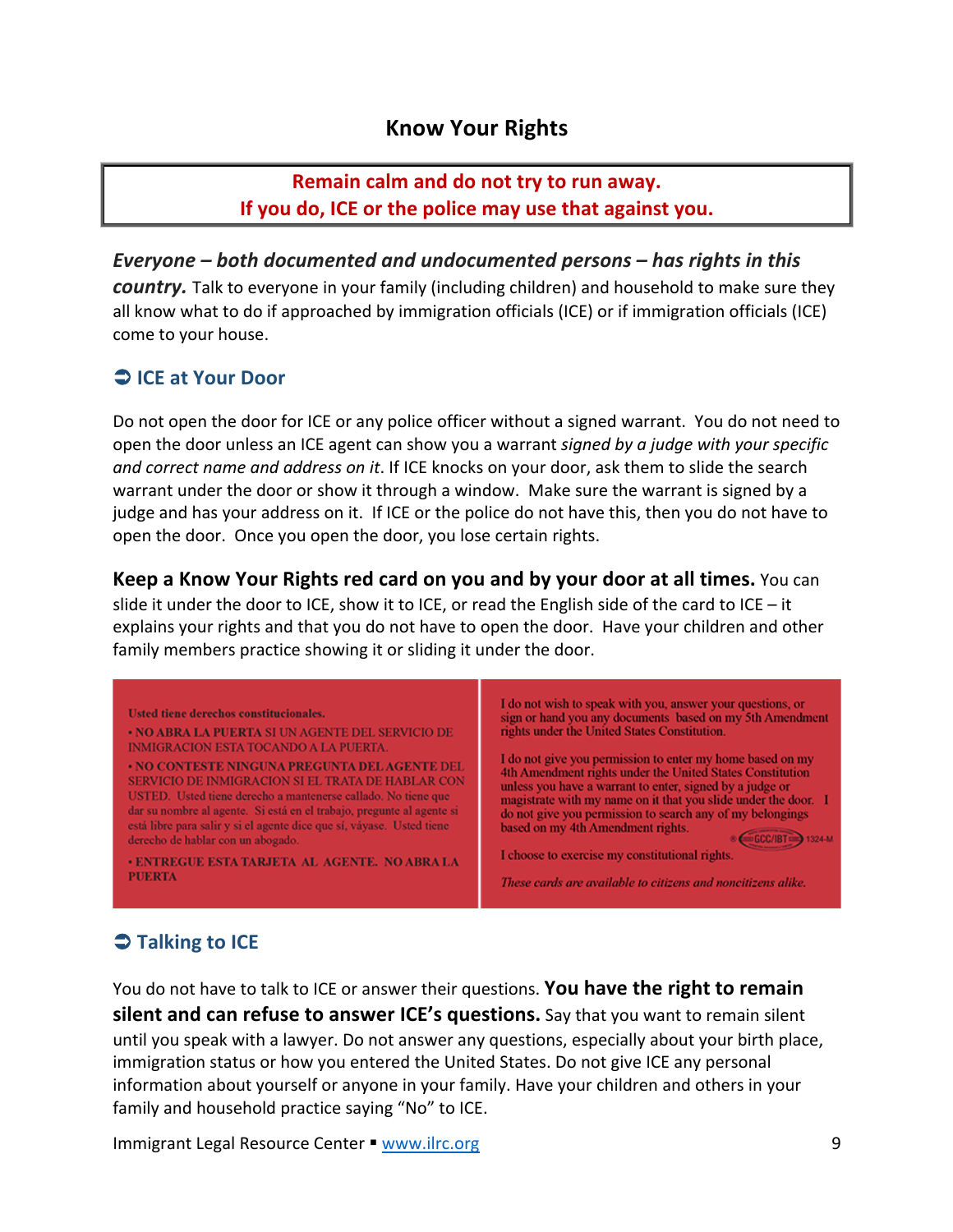**You have the right to refuse to sign anything before you talk to a lawyer.** Do not sign anything you do not understand and agree with. That could eliminate your right to speak with a lawyer or have a hearing in front of an immigration judge. This may result in you being deported immediately without a hearing.

Ask to speak with your lawyer and to go before the immigration judge. You have the right **to speak to a lawyer and the right to make a phone call.** Make sure to memorize or carry with you at all times the phone numbers of the person you will call in an emergency. Ideally, this person would be someone who can put your plans and wishes into place, call your immigration attorney, and access all of your important documents.

## $\supset$  Other Resources

### **Your Country's Consulate**

Have the contact information for your country's nearest consulate. Many consulates have an emergency number for cases where you need immediate assistance from the consulate. Have that number written down in case ICE detains you.

### **Know Your Rights Materials and Other Resources**

There are a lot of resources available to teach you about your rights. Below are just a few places to start looking if you want to learn more about immigration law.

- Informed Immigrant: https://www.informedimmigrant.com/
- Immigrant Legal Resource Center (ILRC): https://www.ilrc.org/community-resources
- National Immigration Law Center (NILC): https://www.nilc.org/

### **Documents You Should and Should Not Carry With You**

■ Carry a valid work permit or green card, if you have one. If you do not have one, generally it is advisable to carry a municipal ID, state ID or driver's license if it was issued in the United States and contains no information at all about your immigration status or your country of origin. Ask a local immigration advocate about what kind of documents are safe to carry in your area.

■ Carry a red card to exercise your right to remain silent in case you are stopped or interrogated by ICE or police officers.

■ Carry the telephone number of someone who can put your plans and wishes into place, call your immigration attorney, and access all of your important documents in an emergency.

- Do not carry any documentation about your country of origin.
- Do not carry any false identity documents or false immigration documents.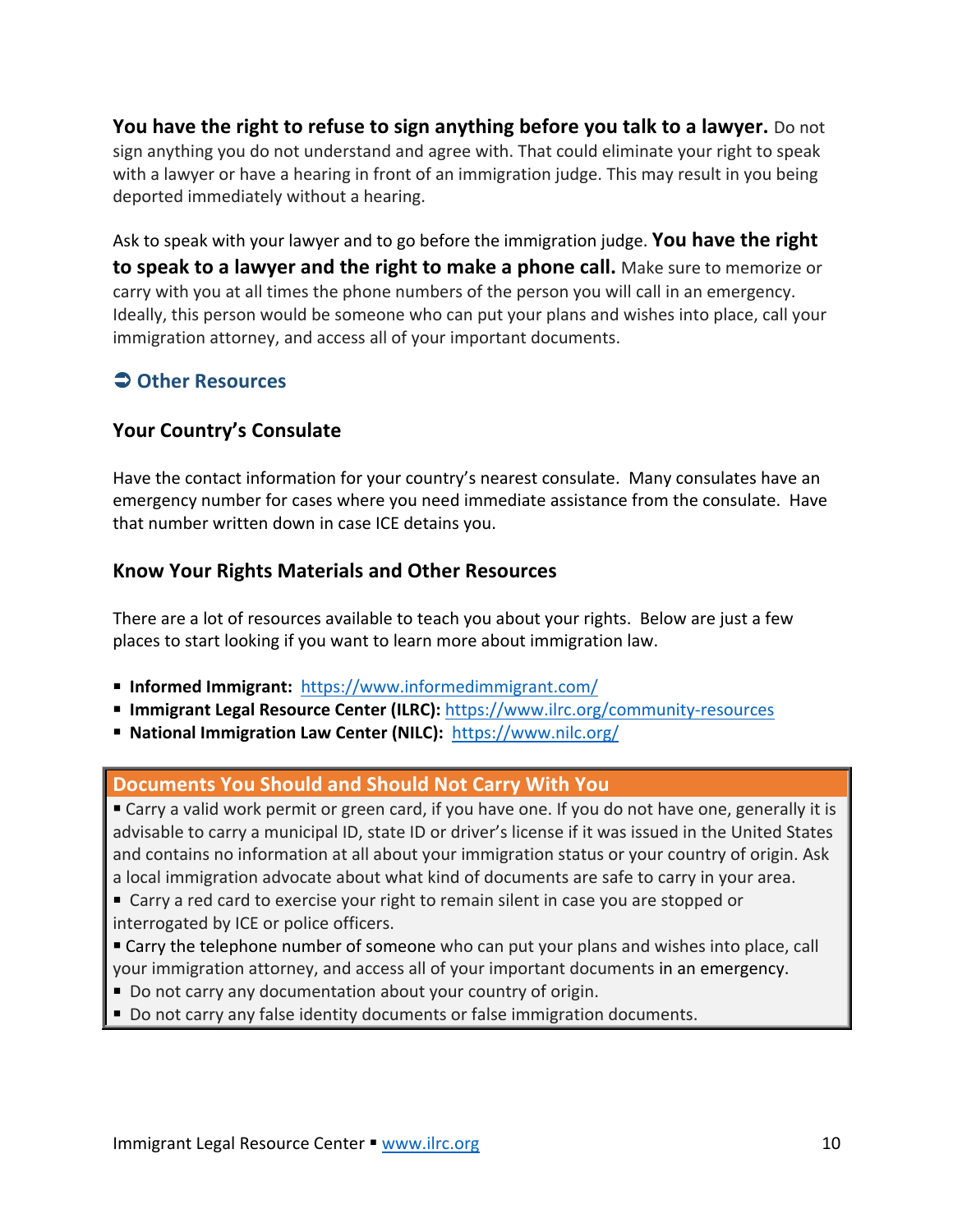## **Caregiver's Authorization Affidavit Instructions**

Please note: the Caregiver's Authorization Affidavit is for use in California only.

## $\triangle$  **Who completes and signs the Caregiver's Authorization Affidavit (CAA)?**

The person who will be acting as your child's caretaker completes and signs the CAA. **The parent does not need to sign the CAA.** It is a good idea to have the person that you want to care for your child fill out the CAA in advance, but they should not sign or date it unless or until they need to use it (for example, only if you are actually detained or deported).

### $\bigcirc$  Using the CAA, who can serve as a caregiver?

Any person, relative or non-relative, who is 18 years of age or older who completes the CAA may serve as a caregiver.

### $\Rightarrow$  What can the CAA be used for?

If the CAA is completed by a **non-relative**, it will allow that person to enroll your child in school and to consent to school-related medical treatment. School-related medical treatment includes immunizations, physical exams and medical exams conducted in school.

If the CAA is completed by a **relative** (including a grandparent, aunt, uncle, or other qualified relative of the minor (see the back of the CAA template in this packet for the full definition of "qualified relative"), it will allow that person to enroll your child in school, consent to schoolrelated medical treatment, and consent to most other forms of medical and dental care for your child.

### **→ Does my child have to live with caregiver for the CAA to be valid?**

Yes, in order for the CAA to be valid, your child needs to live with the caretaker. (Of course, the child does not need to live with the caregiver, and the caregiver does not need to use the CAA, unless and until you are no longer available to care for your child.) If your child stops living with the caregiver, the caregiver must notify any school, health care provider, or health care service plan that has been given the CAA. The CAA is invalid after the school, health care provider, or health care service plan receives notice that your child is no longer living with the caregiver.

### $\bigcirc$  Does the CAA need to be notarized?

No, the CAA does not need to be notarized. There have been reports that some schools want a notarized copy of the CAA, but that is not required by law. **Also, remember that the CAA** is signed only by the caretaker, not by the parent(s).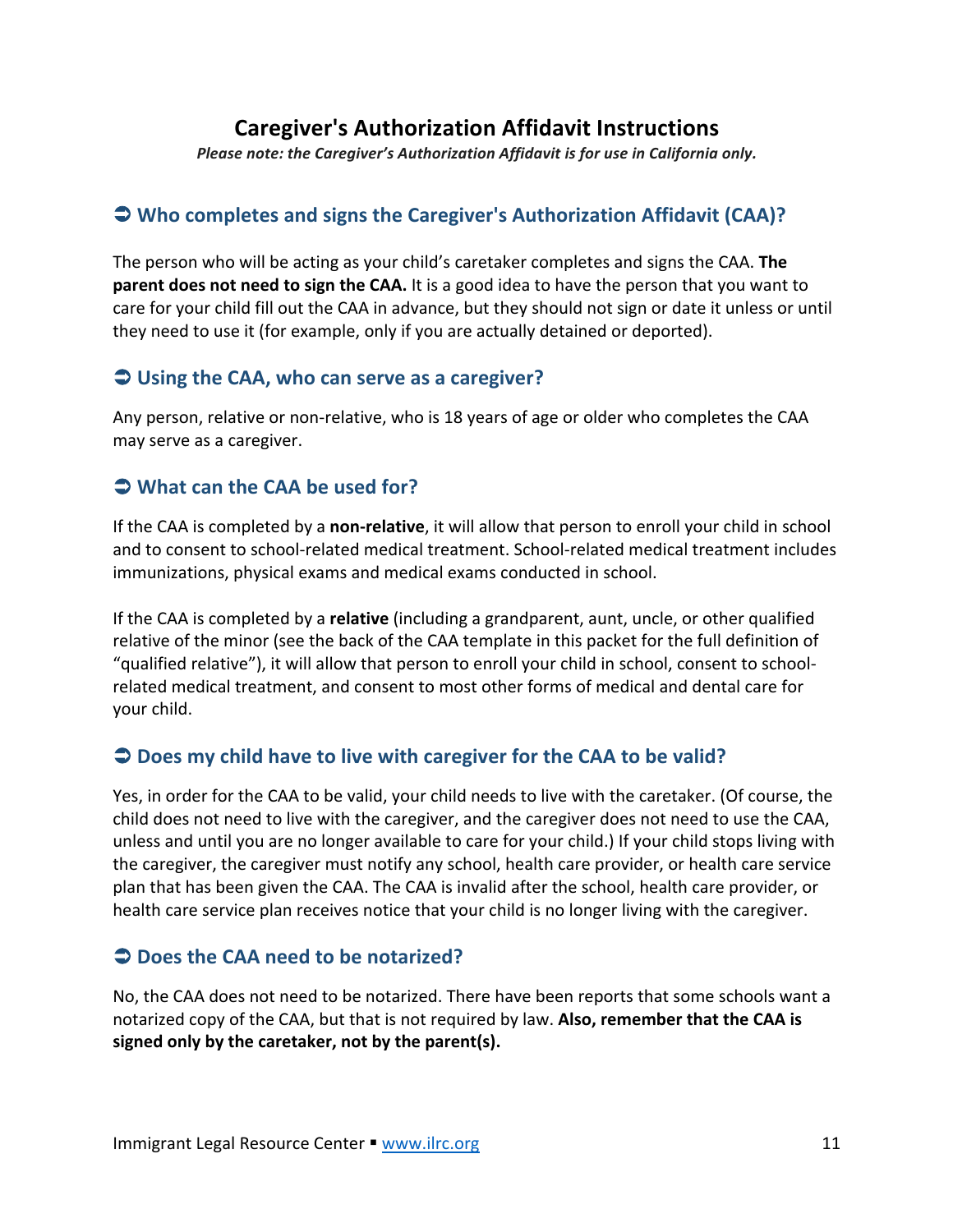# $\Rightarrow$  **Should I give the CAA to my child's school and medical providers now and ask them to keep it on file?**

No, the CAA should not be given to your child's school or medical providers unless and until your child is living with the caretaker, and you as the parent are not available to make school and medical decisions for your child.

### $\bigcirc$  Does the CAA expire?

Yes, the CAA will expire one year after the date it is signed.

## **● If I** would like to have someone complete a CAA to be able to make certain decisions for my children in my absence, what steps should I take?

First, you should identify the person who you would like to serve as your child's caretaker.

Next, you should discuss with that person what the CAA does (it gives them power to make certain school and medical decisions on behalf of your child), and does not do (it does not give them legal custody of your child, guardianship over your child, or access to any of your financial resources to care for your child).

Finally, you should have that person complete a CAA, but they should wait to sign and date it until it actually becomes necessary to use it. (It's not necessary to sign and date it now since it won't be needed unless or until you are actually unavailable to care for your child. Plus, it will expire one year after the date it is signed). The caregiver should keep the CAA in a safe place, and you should also keep a copy of it in your file of important documents in case the caregiver cannot locate theirs when it becomes necessary.

# $\Rightarrow$  **Can a caregiver use the CAA to coordinate my child's travel to my home country in the event I am deported and decide to have my children accompany** me to my home country?

No, the CAA only allows the caregiver to make decisions related to school and medical issues for your child. Consult your home country's embassy or consulate for information about facilitating your child's travel to your home country if you will not accompany the child.

### $\bigcirc$  **Must my child's caregiver have immigration status in the United States?**

No, but ideally, the person you authorize to be your child's caregiver would not also be at risk for deportation or detention. The person should be someone with a California driver's license or identification card (ID). If they do not have a California driver's license or ID, they should be ready to provide another form of identification such as a social security number or Medi-Cal number.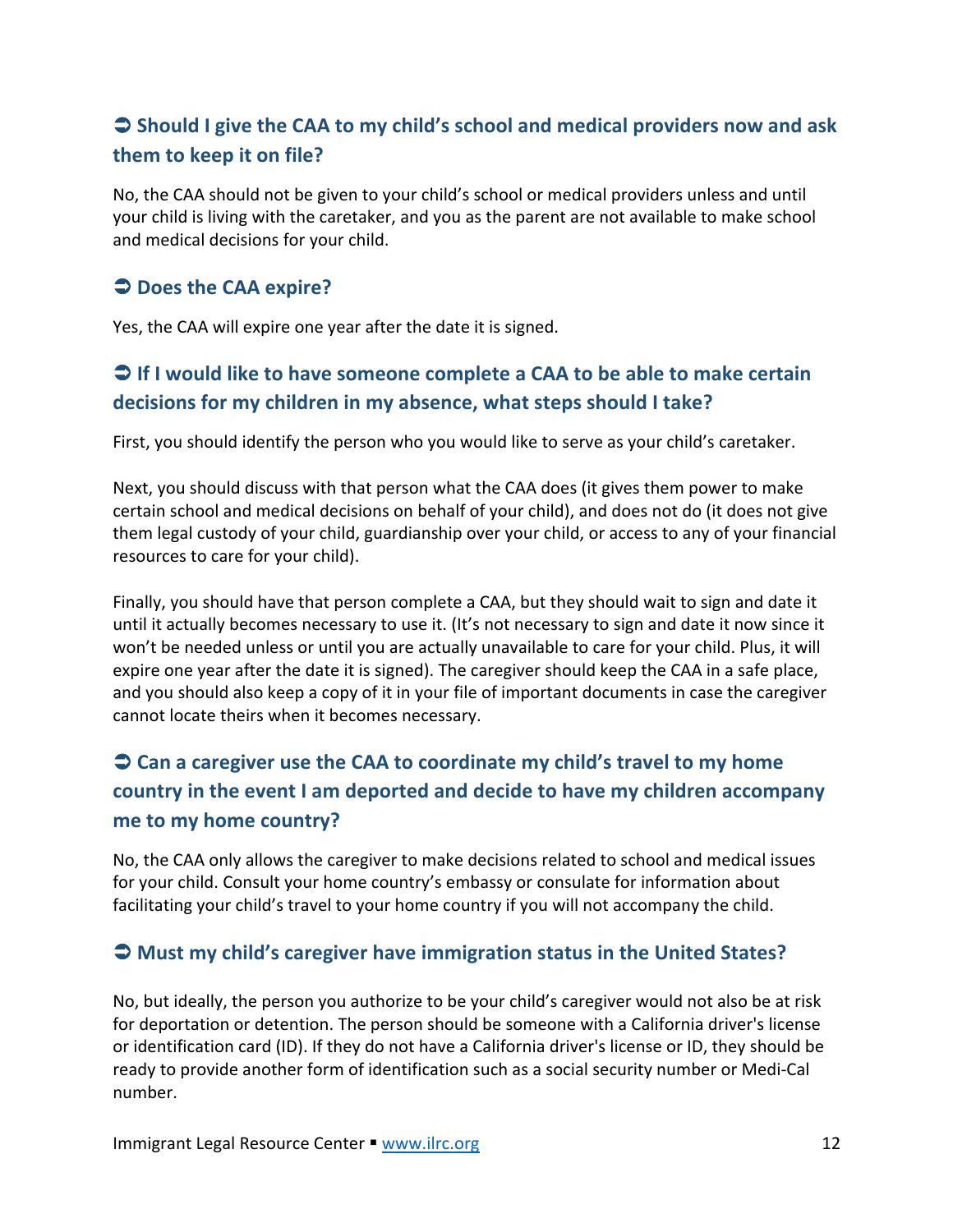# **Caregiver's Authorization Affidavit**

Use of this affidavit is authorized by Part 1.5 (commencing with Section 6550) of Division 11 of the California Family Code.

**Instructions:** Completion of items 1-4 and the signing of the affidavit is sufficient to authorize enrollment of a minor in school and authorize school-related medical care. Completion of items 5 through 8 is additionally required to authorize any other medical care. Only complete items 5 **through 8 if you are related to the child.** Print clearly.

The minor named below lives in my (the caregiver's) home and I am 18 years of age or older.

1. Name of minor:  $\blacksquare$ 2. Minor's birth date:  $\blacksquare$ 3. My name (adult giving authorization):  $\blacksquare$ 4. My home address: \_\_\_\_\_\_\_\_\_\_\_\_\_\_\_\_\_\_\_\_\_\_\_\_\_\_\_\_\_\_\_\_\_\_\_\_\_\_\_\_\_\_\_\_\_\_\_\_\_\_\_\_\_\_\_\_\_\_\_. 

5. [ ] I am the minor's grandparent, aunt, uncle, spouse, stepparent, brother, sister, stepbrother, stepsister, half-brother, half-sister, niece, nephew, first cousin, grandaunt, granduncle, great-grandparent, great-grandaunt, great-granduncle, or the spouse of one of these persons.

6. Check one or both (for example, if one parent was advised and the other cannot be located):  $\lceil$  1 have advised the parent(s) or other person(s) having legal custody of the minor of my intent to authorize medical care, and have received no objection.  $\int$  l am unable to contact the parent(s) or other person(s) having legal custody of the minor at this time, to notify them of my intended authorization.

7. My date of birth:  $\blacksquare$ 

8. My California driver's license or identification card number: \_\_\_\_\_\_\_\_\_\_\_\_\_\_\_\_

*Warning: Do not sign this form if any of the statements above are incorrect, or you will be committing a crime punishable by fine, imprisonment, or both.* 

I declare under penalty of perjury under the laws of the State of California that the foregoing is true and correct.

Dated: \_\_\_\_\_\_\_\_\_\_\_\_\_\_\_\_\_\_\_\_\_\_\_ Signed: \_\_\_\_\_\_\_\_\_\_\_\_\_\_\_\_\_\_\_\_\_\_\_\_\_\_\_\_\_\_\_\_\_\_\_\_\_\_\_

Immigrant Legal Resource Center  $\blacksquare$  www.ilrc.org 13